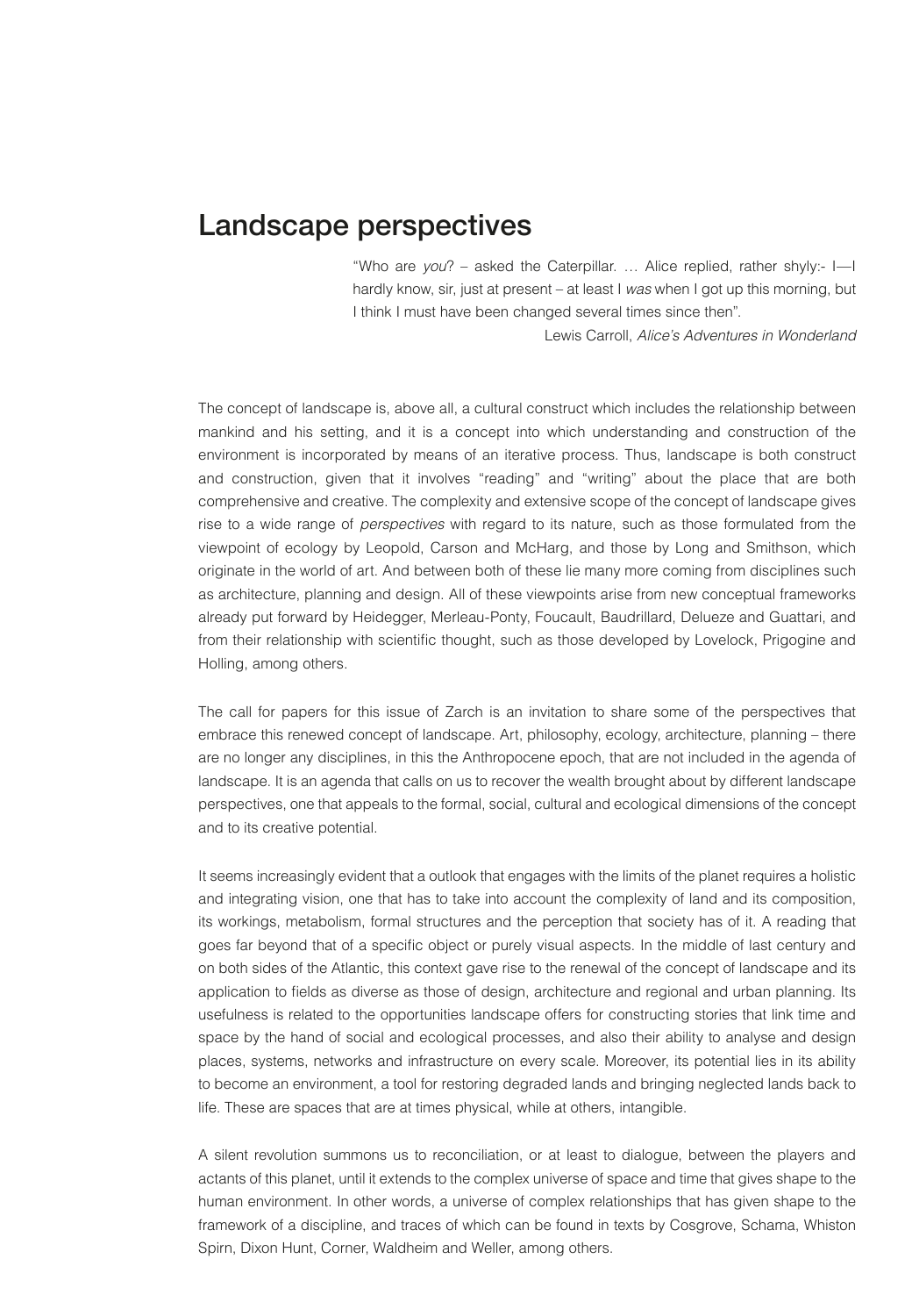## Perspectivas paisajísticas

"¿Quién eres tú? —preguntó la oruga… Alicia respondió, más bien tímidamente—: Casi..., casi no lo sé, señora. Hasta el momento..., al menos, yo sé quién era cuando desperté esta mañana, pero me parece que he tenido muchos cambios desde entonces".

Lewis Carroll, *Las aventuras de Alicia en el país de las Maravillas*

El concepto de paisaje es, sobre todo, una construcción cultural que recoge la relación del hombre con su entorno y en la que se integran compresión y construcción del medio en un proceso iterativo. De este modo, el paisaje es al mismo tiempo constructo y construcción, puesto que implica una "lectura" y una "escritura" no solo comprensivas, sino creativas del lugar. La complejidad y el dilatado alcance del concepto de paisaje dan lugar a que en torno a él se aglutinen un amplio abanico de *perspectivas*, como las formuladas desde la ecología por Leopold, Carson o McHarg, o aquellas que, como las de Long y Smithson, provienen del mundo del arte. Y entre ambas, otras muchas de diferentes disciplinas como la arquitectura, la planificación o el diseño. Todas estas miradas surgen de nuevos marcos conceptuales ya enunciados por Heidegger, Merleau-Ponty, Foucault, Baudrillard, Delueze y Guattari y de su relación con pensamientos científicos, como los desarrollados por Lovelock, Prigogine o Holling, entre otros.

La convocatoria de este número de la revista Zarch es una invitación a compartir algunas de estas perspectivas que abrazan esta renovada concepción de paisaje. Arte, filosofía, ecología, arquitectura, planificación, ninguna disciplina queda hoy, en la era del Antropoceno, fuera de la agenda del paisaje. Una agenda que nos convocan a recuperar la riqueza que aportan las diferentes perspectivas paisajísticas, apelando a la dimensión formal, social, cultural y ecológica del concepto y a su potencialidad creativa.

Parece cada vez más evidente que una mirada comprometida con los límites del planeta exige una visión holística e integradora, que necesariamente ha de tener en cuenta la complejidad del territorio y su composición, su funcionamiento, metabolismo, sus estructuras formales y la percepción que del mismo tiene la sociedad. Una lectura que vaya más allá de éste como un objeto concreto o aspectos meramente visuales. En este contexto surge, desde mediados del siglo pasado y a ambos lados del Atlántico, la renovación del concepto de paisaje y su aplicación a campos tan diversos como el campo del diseño, la arquitectura o la planificación regional y urbanística. Su utilidad tiene que ver con las oportunidades que el paisaje ofrece de construir relatos que enlazan el tiempo y el espacio de la mano de procesos socio-ecológicos, también su capacidad de analizar y diseñar lugares, sistemas, redes e infraestructuras a todas las escalas. Su potencial reside, además, en su capacidad para convertirse en medio, en herramienta para restaurar territorios degradados y activar otros abandonados. Espacios unas veces físicos, otras inmateriales.

Una revolución silenciosa que nos convoca a la reconciliación, al menos al diálogo, entre los agentes y actantes del Planeta, hasta conseguir abarcar el complejo universo espacio-temporal que configura el entorno del hombre. En definitiva, un universo de complejas relaciones que se ha configurado el marco de una disciplina y cuyas trazas se pueden encontrar en textos como los Cosgrove, Schama, Whiston Spirn, Dixon Hunt, Corner, Waldheim o Weller, entre otros.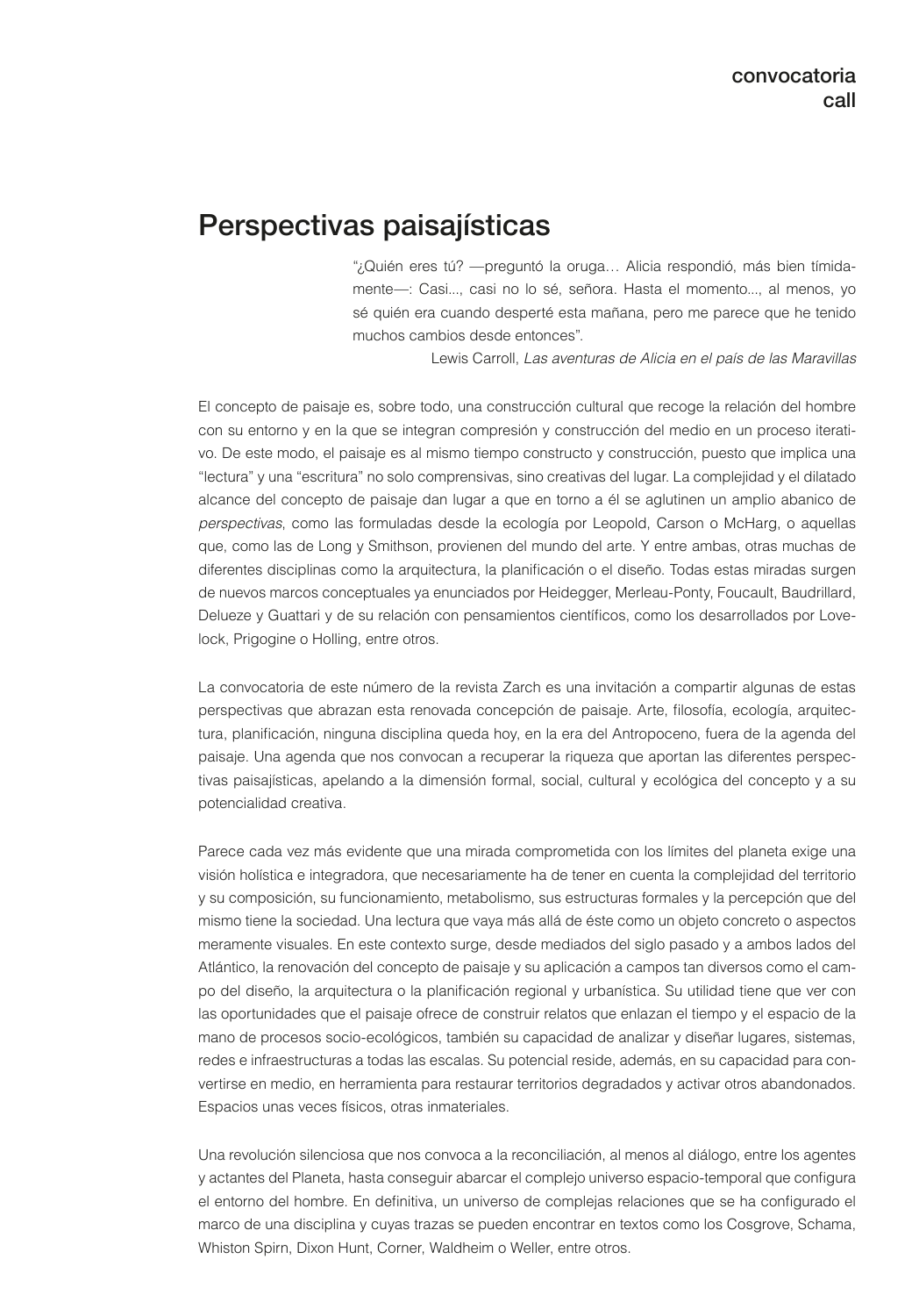This open and conciliatory attitude also allows transit through land at every scale. In its process of creation and transformation, design comes through the hand of ecology and technology. As Richard Weller claimed in his Global Landscapes lecture given in April 2013 at the University of Syracuse, United States, it is only through this approach that we will be able to reorganise urban systems in harmony with the planet's ecosystems, approaching more resilient systems by design. This is the new agenda for the 21st century, the integration of planning and design from the perspective of landscape.

## **Miriam García García**